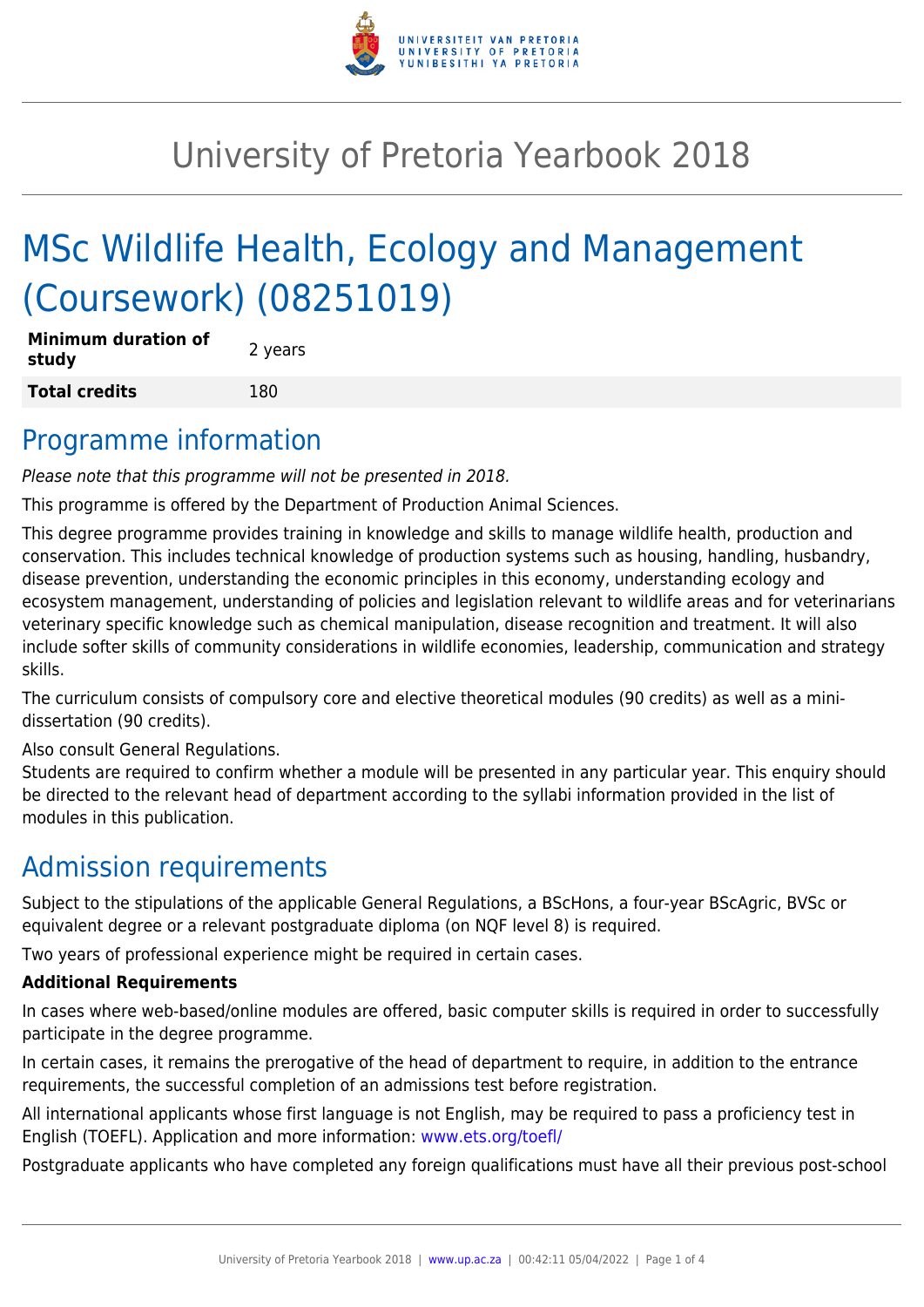

qualifications evaluated by the South African Qualifications Authority (SAQA) before applying for postgraduate studies at the University of Pretoria: [www.saqa.org.za](http://www.saqa.org.za)

#### **International requirements**

International students have to ensure they are aware of all aspects pertaining to them to study at the University of Pretoria which can be found at [www.up.ac.za/isd](http://www.up.ac.za/isd) .

## Additional requirements

In cases where web-based/online modules are offered, basic computer skills is required in order to successfully participate in the degree programme.

In certain cases, it remains the prerogative of the head of department to require, in addition to the entrance requirements, the successful completion of an admissions test before registration. A student may also be required to pass of proficiency test in English (TOEFL).

#### Examinations and pass requirements

A minimum examination mark of 50% is required in each of the modules where a semester or year mark is not required. However, where a semester or year mark is required, the latter will contribute 50% to the final mark. A subminimum of 40% is required in the examination and a final mark of at least 50 % to pass the module. Instructions regarding requirements for semester, year or examination marks are published in the study guides, for the specific attention of candidates.

The MSc coursework degree is conferred by virtue of the successful completion of examinations on the coursework modules and a mini-dissertation.

If a student fails a module, he/she will have to repeat the module the following year. A module cannot be repeated more than twice.

## Research information

Also consult the General Regulations.

Candidates must submit a mini-dissertation which deals with an applied field of study. The topic is determined in consultation with the supervisor and the head of department, and must be approved according to Faculty guidelines. The mini-dissertation is based on an applied research project or related research projects (which need not be original), planned and reported by the candidate. (Assistance with statistical processing, applied specialised procedures, etc. is allowed, but must be acknowledged.)

An internal as well as external examiner will evaluate the mini-dissertation. The supervisor may not be an examiner.

The average mark of the separate marks awarded by all examiners constitutes the final mark for the minidissertation. The minimum pass mark is 50%. The Dean, on the recommendation of the head of the department, may permit a candidate who has failed, to submit an amended mini-dissertation for final adjudication.

## Pass with distinction

The degree is conferred with distinction on a student who has obtained at least 75% for the mini-dissertation and a weighted average of at least 75% in the other modules needed to comply with degree requirements, provided that a minimum pass mark of 60% in all the other modules have been obtained.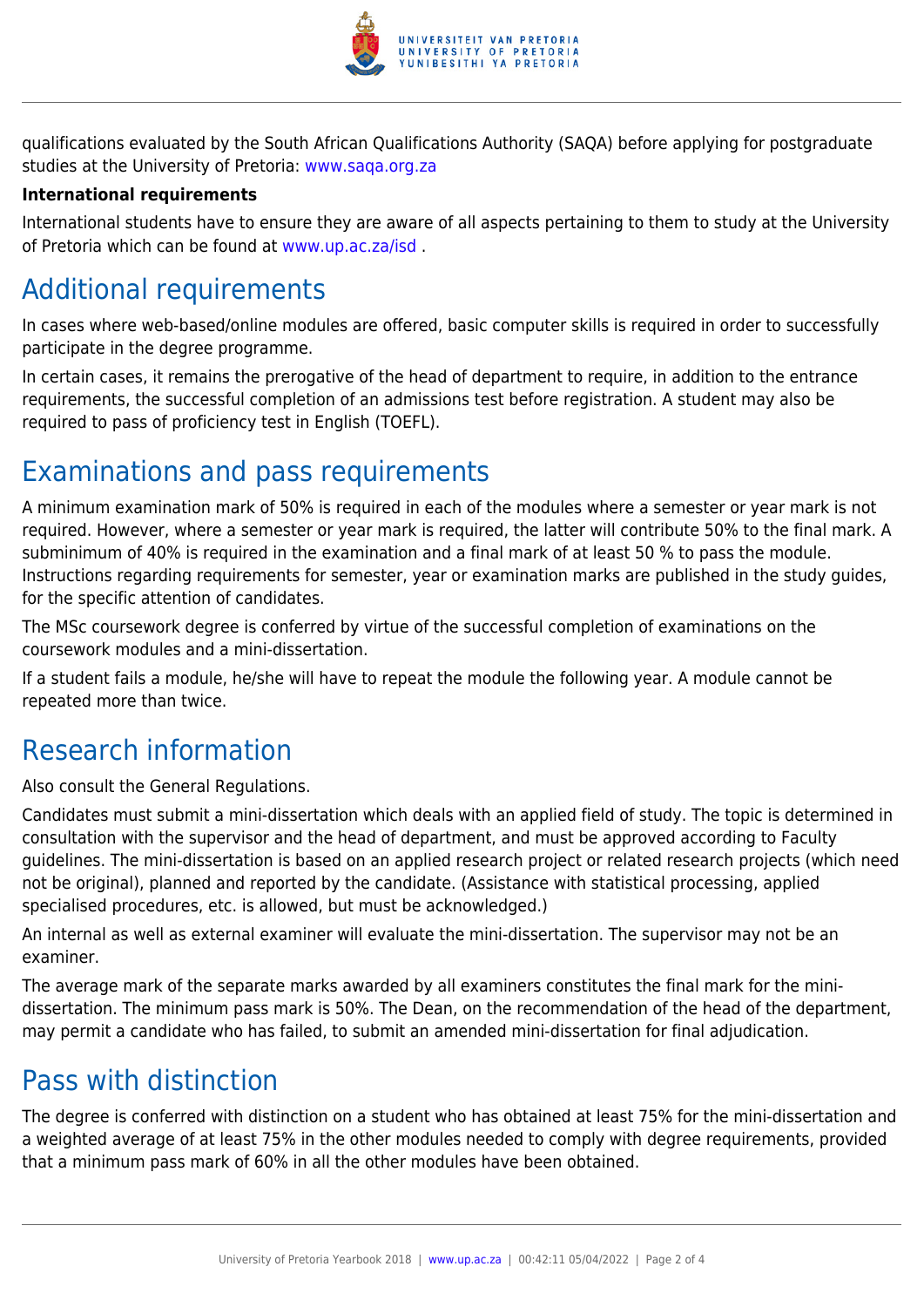

## Curriculum: Year 1

**Minimum credits: 90**

**Electives:**

**Choose 1 elective to the value of 15 credits or any appropriate 800-level module, relevant to the field of study**

#### **Fundamental modules**

[Research methodology 813](https://www.up.ac.za/yearbooks/2018/modules/view/VRM 813) (VRM 813) - Credits: 0.00

#### **Core modules**

[Wildlife management and production 800](https://www.up.ac.za/yearbooks/2018/modules/view/NLB 800) (NLB 800) - Credits: 20.00 [Wildlife ecology 810](https://www.up.ac.za/yearbooks/2018/modules/view/NLB 810) (NLB 810) - Credits: 20.00 [Wildlife health advanced 810](https://www.up.ac.za/yearbooks/2018/modules/view/WLS 810) (WLS 810) - Credits: 20.00 [Transfrontier parks and conservation 811](https://www.up.ac.za/yearbooks/2018/modules/view/WLS 811) (WLS 811) - Credits: 15.00

#### **Elective modules**

[Wildlife health introduction 812](https://www.up.ac.za/yearbooks/2018/modules/view/WLS 812) (WLS 812) - Credits: 15.00 [Wildlife veterinary specific 813](https://www.up.ac.za/yearbooks/2018/modules/view/WLS 813) (WLS 813) - Credits: 15.00